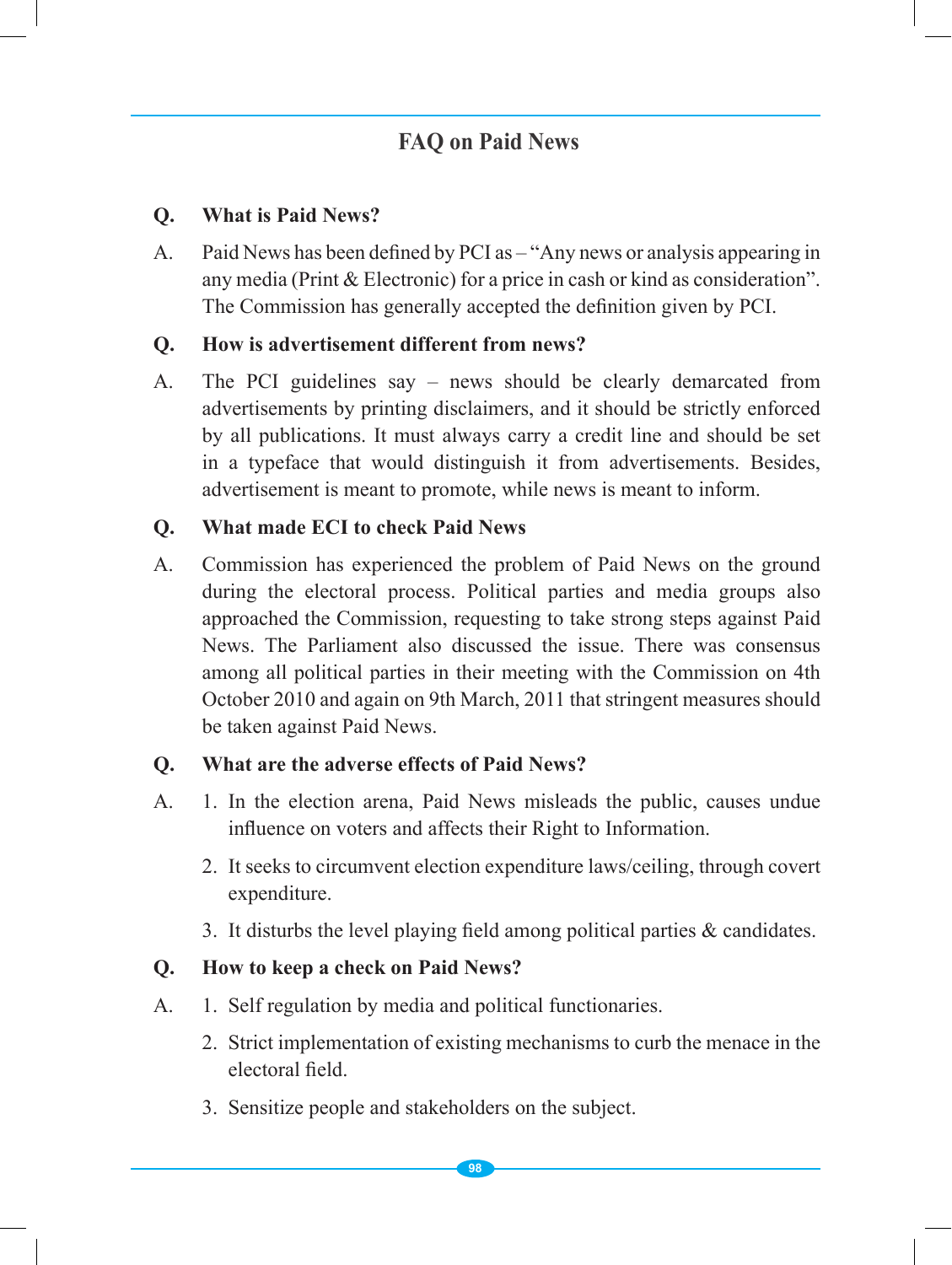# **Q. What are the steps taken by the ECI to make Paid News an electoral offence?**

A. The Commission has proposed Amendment in the R P Act 1951, to provide therein that publishing and abetting the publishing of 'Paid News' for furthering the election prospect of any candidate or for prejudicially affecting the election prospect of any candidate be made an electoral offence under chapter-III of Part-VII of the R P Act, 1951 with punishment of a minimum of two years imprisonment.

#### **Q. What mechanism has been developed by the ECI to curb Paid News?**

A. The Commission has appointed Media Certification & Monitoring Committee (MCMC) at District level and State level to monitor media for Paid News. They scrutinise all newspapers and electronic media, in order to locate political advertisement in the garb of news coverage and take necessary action against the concerned candidates.

#### **Q. What is the membership of District and State level MCMC?**

- A. The membership of District MCMC is:
- 1.1 The District level MCMC shall be formed in each district with thefollowing members:
- (a) DEO/RO (of Parliamentary Constituency)
- (b) ARO (not below SDM)
- (c) An intermediary expert/Social media expert (to be chosen by the RO subject to the eligibility criteria)
- (d) Central Govt. I & B Ministry official (if any in the district)
- (e) Independent Citizen/Journalist as may be recommended by PCI
- (f) DPRO/District Information Officer/equivalent Member Secretary

The membership of State level MCMC:

- (a) The Chief Electoral Officer, Chairman
- (b) Any Observer appointed by the Election Commission of India
- (c) One expert to be co-opted by the Committee.
- (d) Officer of Indian Information Service (IIS), (at the level of US/DS) posted in the State/UT, representing a media Department of Government of India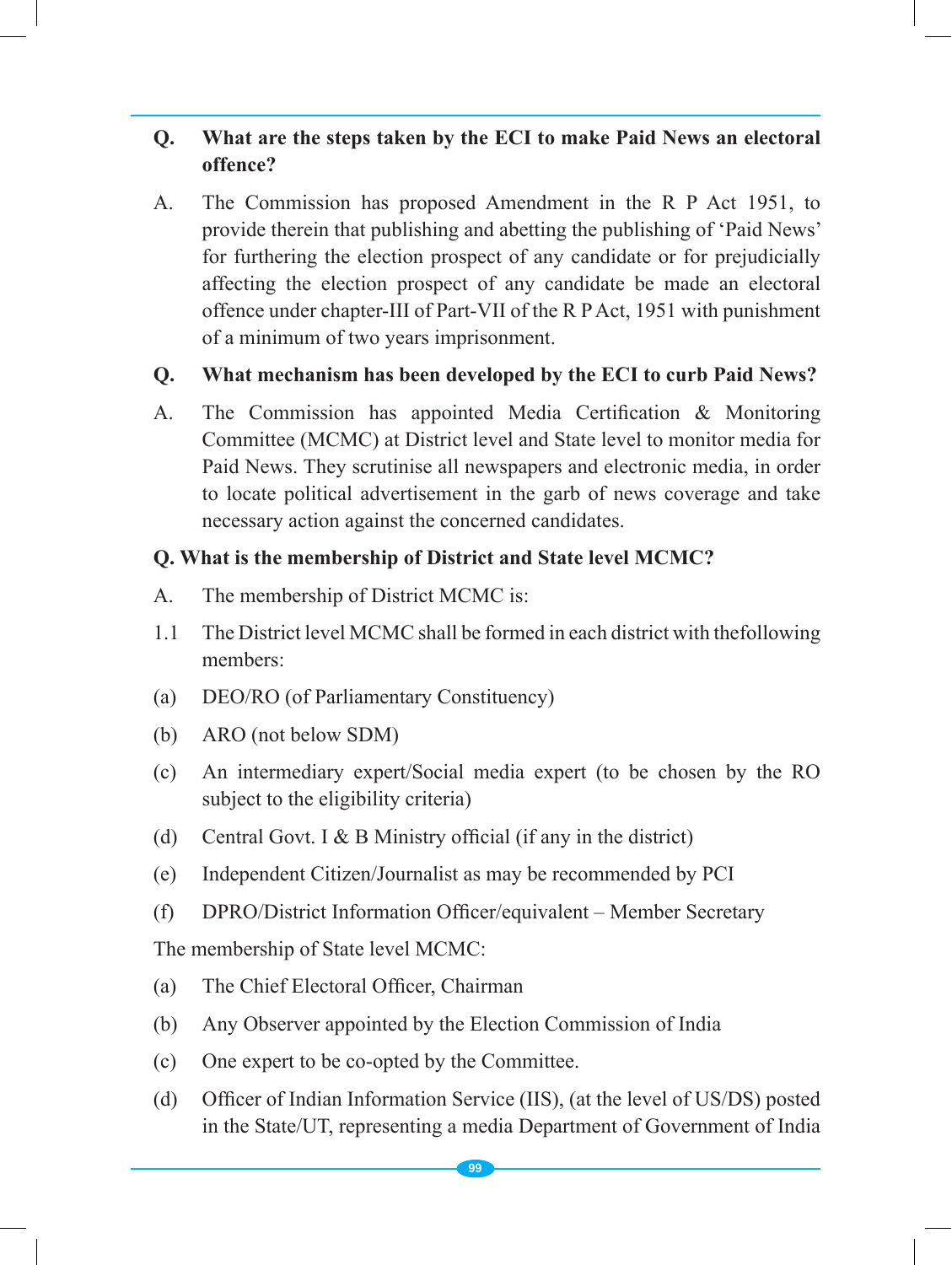as separate from the expert at (c)above.

- (e) Independent citizen or journalist as nominated by PCI (if any)
- (f) Addl/Jt CEO in charge of Media (Member Secretary)
- (g) An intermediary expert/Social media expert (to be chosen by the CEO subject to the eligibility criteria)

# **Q. What are the functions of District level MCMC?**

A. District MCMC examines complaints/issues of Paid News through a monitoring arrangement. It scans all media e.g. print media, electronic media, cable network, etc. In the suspected cases of Paid News, it intimates the Returning Officer who then issues notices to candidates for inclusion of expenditure on the published matter in their election expenses account or notional expenditure based on DIPR/DAVP rates in their election expenses account.

# **Q. What are the functions of State level MCMC**

A. State level Media Certification and Monitoring Committee (MCMC) examines all the cases of Paid News on appeal against the decision of District level MCMC and cases that they may take up suo motu, in which it directs the concerned Returning Officer to issue notice to the candidate. The State level MCMC shall dispose off the case within 96 hrs of receipt of appeal and convey the decision to the Candidate with a copy to District level MCMC.

### **Q. What is ECI level Committee and its functions?**

A. A Committee has been constituted at ECI level to deal with the paid news cases. This Committee examines cases of Paid News on appeal against the decision of State level MCMCs and also the references received from State level MCMCs. The candidate may appeal to this Committee against the decision of State level MCMC within 48 hrs of receiving of order from the State level Committee. The National level Committee on Paid News comprise of senior officers from AIR, DAVP and ECI.

# **Q. Who can issue notice to the candidate, if recommended by State/ District MCMC to do so?**

A. Returning Officer of the election concerned can only issue the notice to the candidate on the recommendation of MCMC.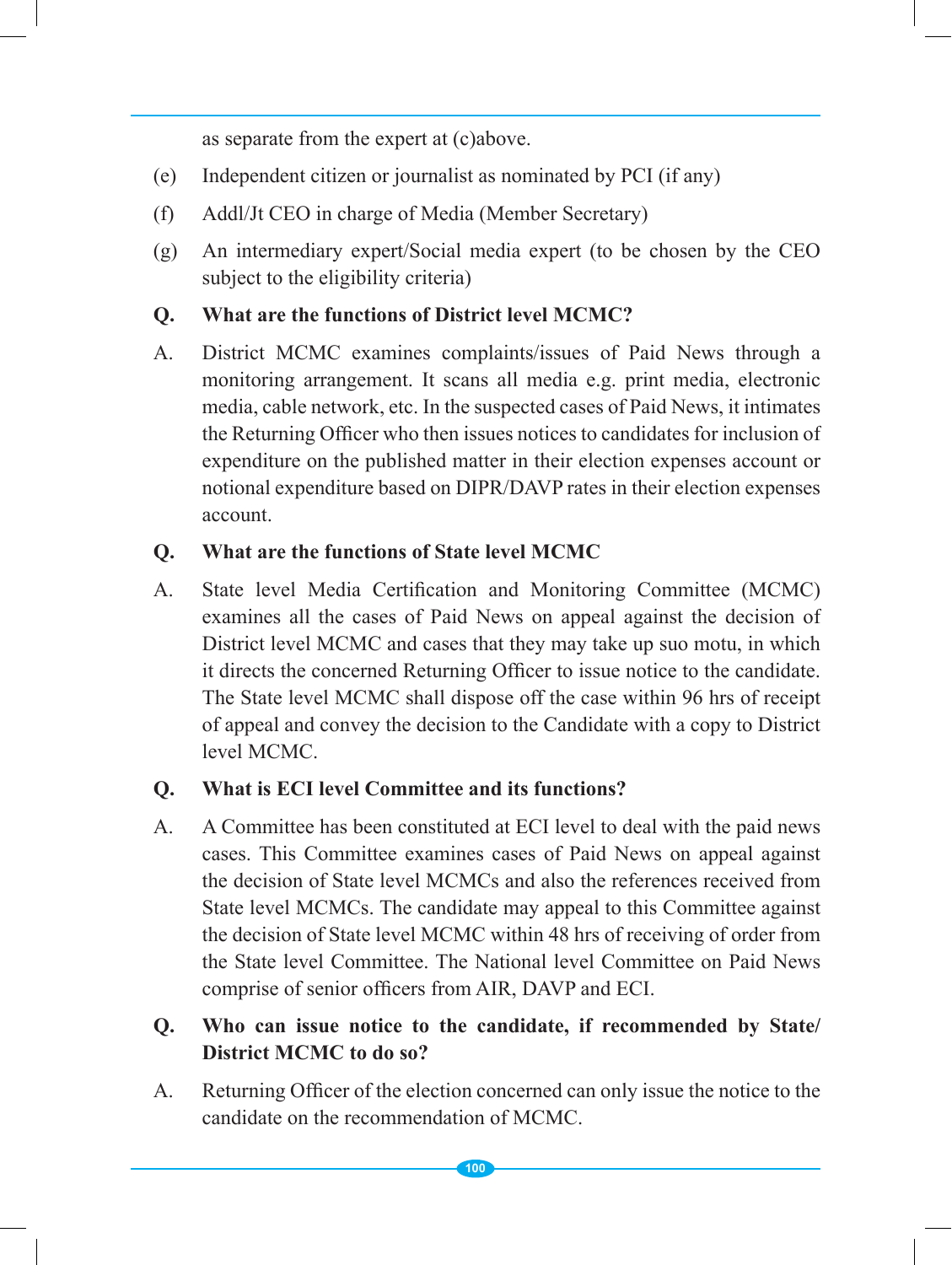# **Q. Where can a candidate appeal against the decision of State level MCMC?**

A. The candidate may appeal against the decision of District level MCMC to State level MCMC and against the decision of State level MCMC to Election Commission of India. The decision of the Commission is final.

# **Q. What is the time frame for making appeal against the decision of District level and State level MCMCs?**

A. If the decision of District level MCMC is not acceptable to the candidate, he/ she may appeal to State level MCMC within 48 hrs. of receipt of the decision, with information to the District level MCMC. The candidate may also appeal against the decision of State Level MCMC to Election Commission within 48 hrs. of receiving of order from this Committee. The decision of the Commission is final.

### **Q. What is the action against the political candidates in the decided cases of Paid News?**

A. In established cases of Paid News its actual or notional expenditure based on DIPR/DAVP rates is added in the candidate's election expenses accounts. Besides, name of the candidate is also displayed on the respective CEO's website.

# **Q. What is the action against the media houses in the decided cases of Paid News?**

A. Once the cases are decided as Paid News, ECI refers the cases of print media and electronic media to PCI and National Broadcasting Standards Authority (NBSA) respectively for taking necessary action in the matter.

### **Q. What are the criteria to adjudge paid news?**

- A. There can only be illustrations but no clinching or exhaustive list is available from any authenticated source. Some of the illustrations are:
	- a. Identical articles with photographs and headlines appearing in competing publications either carrying by-lines of different authors around the same time or without any author's name.
	- b. On the same page of specific newspapers, articles praising competing candidates claiming that both are likely to win the same election.